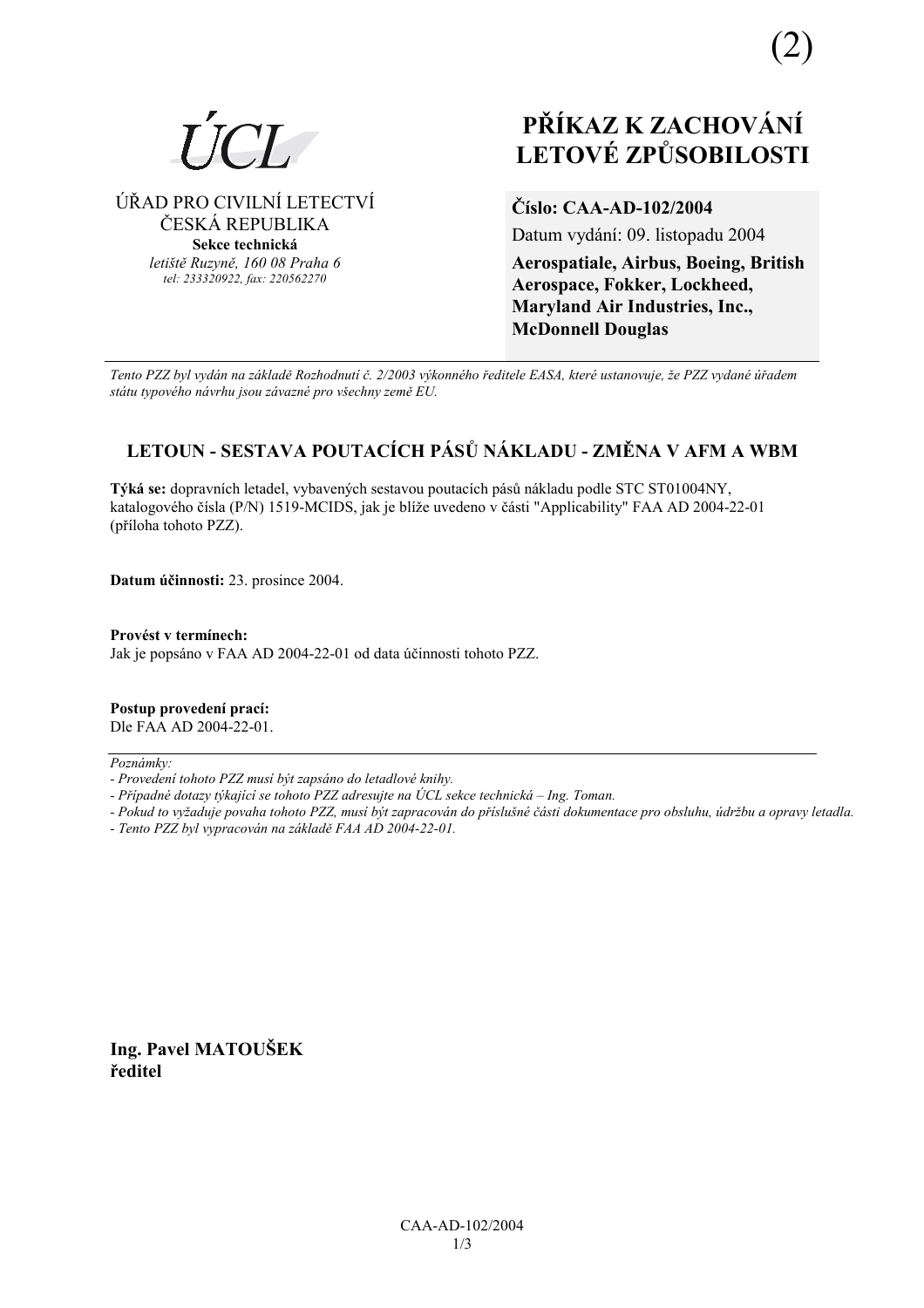#### **2004-22-01 Transport Category Airplanes**: Amendment 39-13829. Docket 2002-NM-91-AD.

*Applicability*: The following transport category airplanes, certificated in any category, on which cargo restraint strap assemblies part number (P/N) 1519-MCIDS have been installed per Supplemental Type Certificate (STC) ST01004NY:

### **Table 1.--Manufacturers/Airplane Models**

| Manufacturer                  | Airplane model                                                                                                                                                                                                                                                                                                                                                                                                                                                                                                                                                                                                                                                                                                                                                                                                                                                                                                                                                                                 |
|-------------------------------|------------------------------------------------------------------------------------------------------------------------------------------------------------------------------------------------------------------------------------------------------------------------------------------------------------------------------------------------------------------------------------------------------------------------------------------------------------------------------------------------------------------------------------------------------------------------------------------------------------------------------------------------------------------------------------------------------------------------------------------------------------------------------------------------------------------------------------------------------------------------------------------------------------------------------------------------------------------------------------------------|
| Aerospatiale                  | ATR42 and ATR72 series airplanes.                                                                                                                                                                                                                                                                                                                                                                                                                                                                                                                                                                                                                                                                                                                                                                                                                                                                                                                                                              |
| Airbus                        | A300 B2 and A300 B4 series airplanes; A300 B4-600,<br>A300 B4-600R, and A300 F4-600R (collectively called<br>A300-600) series airplanes; A310, A320, A321, A330,<br>and A340 series<br>airplanes.                                                                                                                                                                                                                                                                                                                                                                                                                                                                                                                                                                                                                                                                                                                                                                                              |
| Boeing                        | 707-100, 707-200, 707-100B, and 707-100B series<br>airplanes; 727, 737, 747, 757, and 767 series airplanes.                                                                                                                                                                                                                                                                                                                                                                                                                                                                                                                                                                                                                                                                                                                                                                                                                                                                                    |
| <b>British Aerospace</b>      | BAe 146 series airplanes and Avro 146-RJ series<br>airplanes.                                                                                                                                                                                                                                                                                                                                                                                                                                                                                                                                                                                                                                                                                                                                                                                                                                                                                                                                  |
| Fokker                        | F27 and F.28 series airplanes.                                                                                                                                                                                                                                                                                                                                                                                                                                                                                                                                                                                                                                                                                                                                                                                                                                                                                                                                                                 |
| Lockheed                      | 188A and 188C airplanes, and L-1011 series airplanes.                                                                                                                                                                                                                                                                                                                                                                                                                                                                                                                                                                                                                                                                                                                                                                                                                                                                                                                                          |
| Maryland Air Industries, Inc. | F-27 series airplanes and FH-227 series airplanes.                                                                                                                                                                                                                                                                                                                                                                                                                                                                                                                                                                                                                                                                                                                                                                                                                                                                                                                                             |
| McDonnell Douglas             | DC-7, DC-7B, and DC-7C airplanes; DC-8-11, DC-8-<br>12, DC-8-21, DC-8-31, DC-8-32, DC-8-33, DC-8-41,<br>DC-8-42, and DC-8-43 airplanes; DC-8-51, DC-8-52,<br>DC-8-53, and DC-8-55 airplanes; DC-8F-54 and DC-<br>8F-55 airplanes; DC-8-61, DC-8-62, and DC-8-63<br>airplanes; DC-8-61F, DC-8-62F, and DC-8-63F<br>airplanes; DC-8-71, DC-8-72, and DC-8-73 airplanes;<br>DC-8-71F, DC-8-72F, and DC-8-73F airplanes; DC-9-<br>11, DC-9-12, DC-9-13, DC-9-14, DC-9-15, and DC-9-<br>15F airplanes; DC-9-21 airplanes; DC-9-31, DC-9-32,<br>DC-9-32 (VC-9C), DC-9-32F, DC-9-33F, DC-9-34,<br>DC-9-34F, DC-9-41, DC-9-51, DC-9-81 (MD-81), DC-<br>9-82 (MD-82), DC-9-83 (MD-83), and DC-9-87 (MD-<br>87) airplanes; MD-88 airplanes; MD-90-30 airplanes;<br>717-200 airplanes; DC-10-10 and DC-10-10F<br>airplanes; DC-10-15 airplanes; DC-10-30 and DC-10-<br>30F (KDC-10) airplanes; DC-10-40 and DC-10-40F<br>airplanes; MD-10-10F and MD-10-30F airplanes; and<br>MD-11 and MD-11F airplanes. |

*Compliance*: Required as indicated, unless accomplished previously. To prevent shifting or unrestrained cargo in the cargo compartment, which could cause an unexpected change in the airplane's center of gravity, damage to the airplane structure and/ or flight control system, a hazard to the flightcrew, and/or possible loss of controllability of the airplane, accomplish the following:

## **Revisions to Airplane Flight Manual (AFM) and Weight and Balance Manual (WBM)**

(a) Within 14 days after the effective date of this AD, revise the Limitations Section of the applicable AFM, and the cargo-loading procedures in the applicable WBM, to include the following information (this may be accomplished by inserting a copy of this AD into the AFM and the WBM):